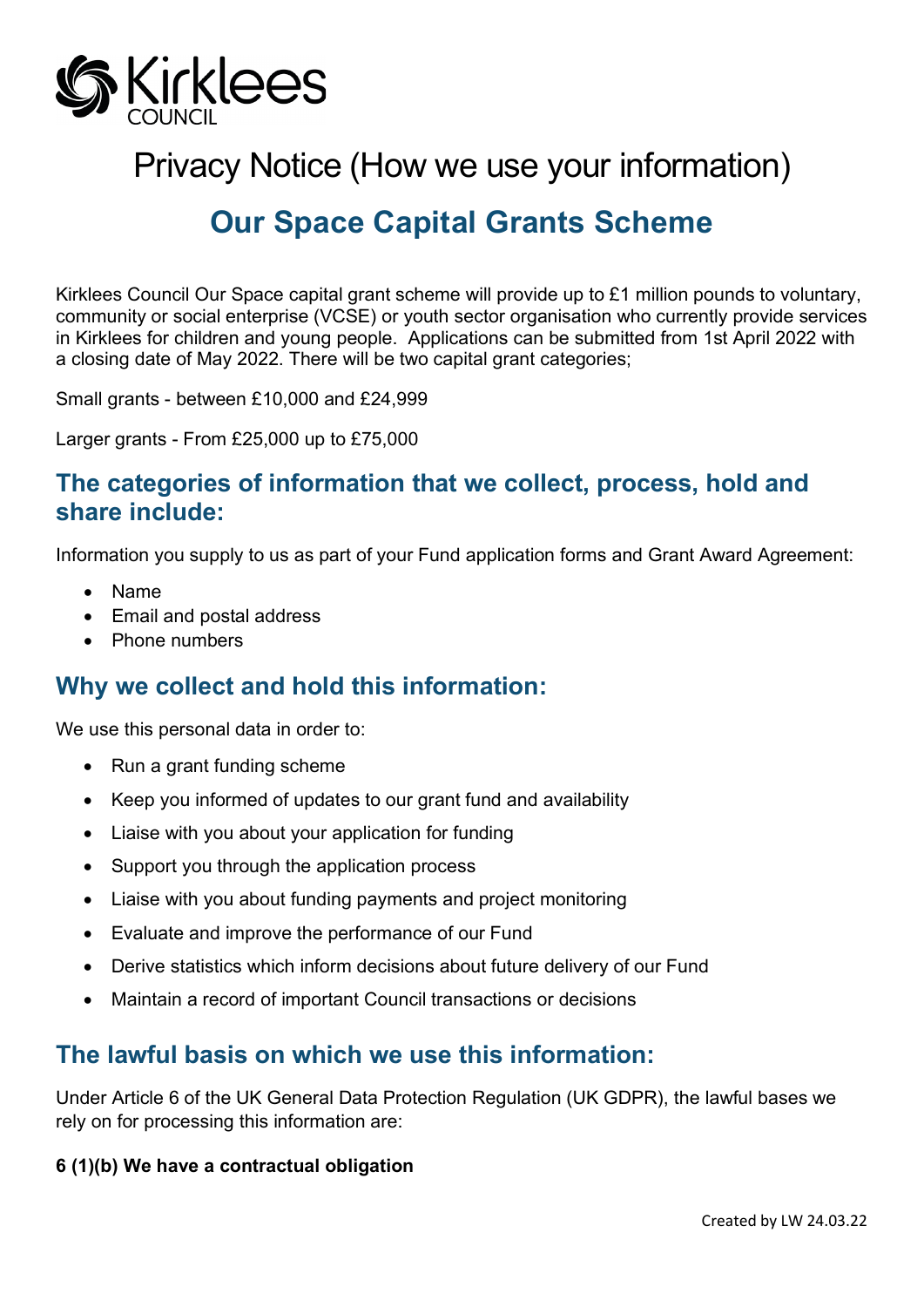

#### **6 (1)(c) We have a legal obligation**

#### **6 (1)(e) We need it to perform a public task**

These legal bases are underpinned by acts of legislation that dictate what actions can and should be taken by local authorities. This includes, but may not be limited to:

• Taxes Management Act (1970), Section 12 B, records to be kept for purpose of returns

### **How we store your personal information:**

Your information (original copies only) is safely stored on Kirklees Council's secure cloud-based network including Our Space Microsoft Teams private channel and Accountancy drives on the Council's private network (in case of financial payment records)

All financial records information relating to applications and funding will be retained for current year + six years in accordance with relevant legislative / statutory requirements: Taxes Management Act (1970), Section 12 B, records to be kept for purpose of returns. For Large Capital Grants issued, records will be retained for the current year + 10 years under the clawback and repayment provisions detailed in the Large Capital Agreement.

After this time period we will then dispose your information by manual electronic file deletion or automatic file deletion (where this is in operation).

### **With whom we may share your information:**

We may sometimes share the information we have collected about you where it is necessary, lawful and fair to do so. In each case we will only share the minimum amount of information, only when required, for the following reasons:

• To facilitate payment of approved funding or to seek repayment of unspent or incorrectly spent funding.

• To identify and encourage good practice.

We may share this information with:

• The Finance Team within Kirklees Council

When we share applications with the funding panel, which is made up of Council partners from the Third Sector, any personal information is removed in advance.

We do not share personal information about you with anyone else without consent unless the law and our policies allow us to do so.

Your bank details are not shared outside the Council. Your bank details are only shared internally, as required, to process payments to you and to verify your details with our internal payment systems.